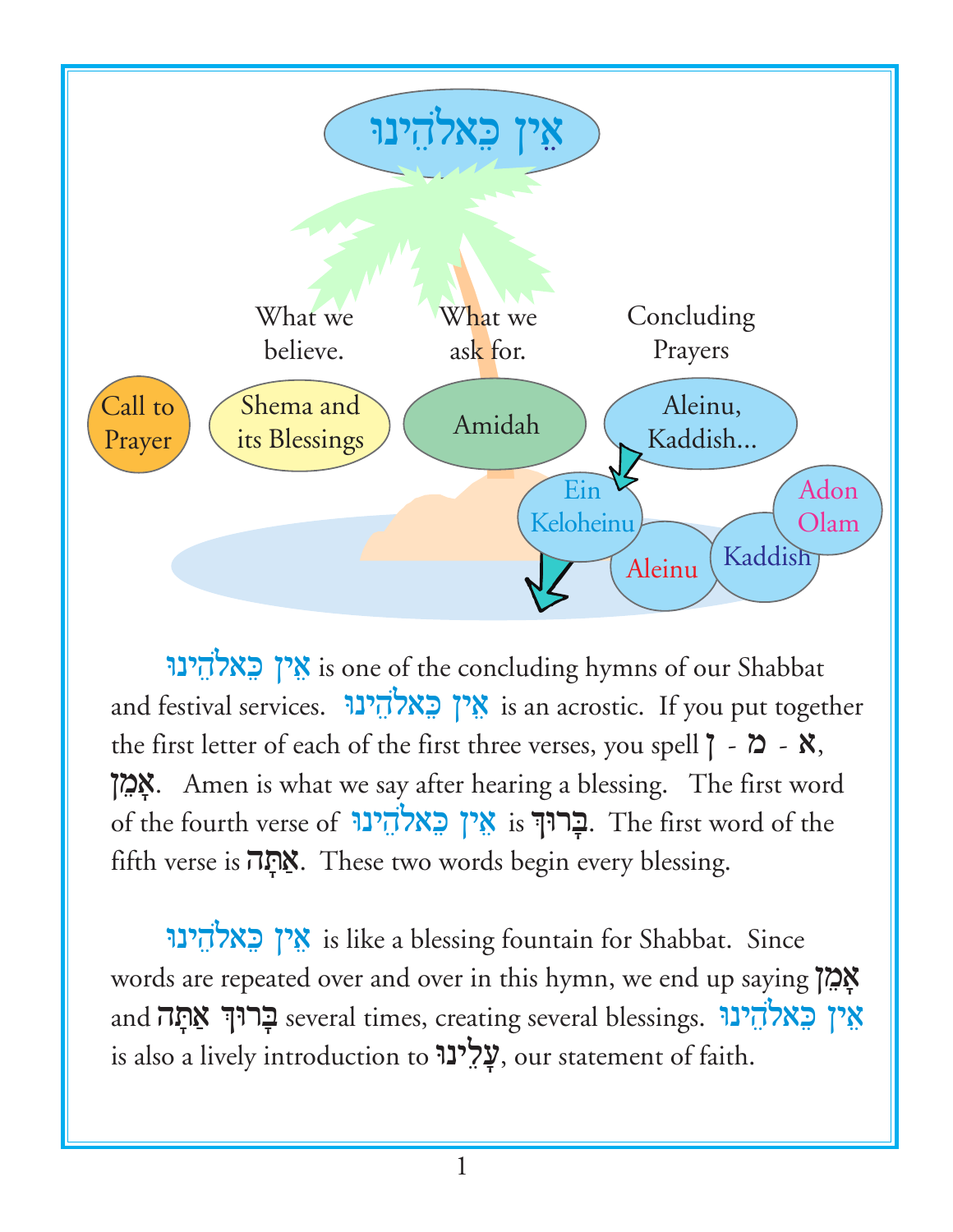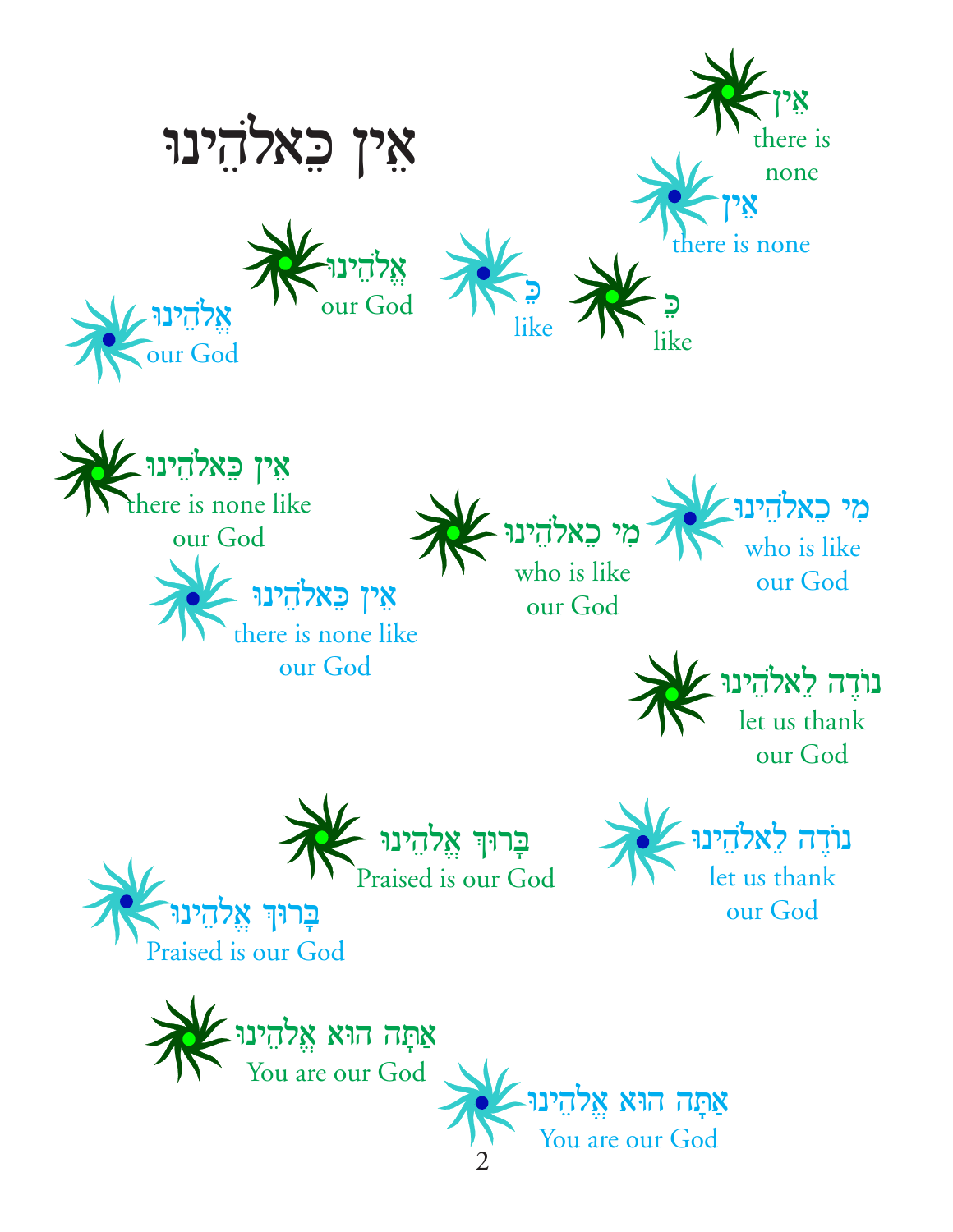The first line of אין באלהינו is based on a prayer said by a woman named Hannah in the first book of Samuel, chapter 2, verse 2: "There is none as holy as God...There is no rock like our God."

| אִין כַּאדוֹנִנוּ,<br>אִין כְּמוֹשִׁיעָנוּ.          | אִין כֵּאלֹהִינוּ,<br>אִין כְּמַלְכֵּנוּ,          |  |
|------------------------------------------------------|----------------------------------------------------|--|
| מִי כַאדוֹנִנוּ,<br>מִי כְמוֹשִׁיעֲנוּ.              | מִי כֵאלֹהֵינוּ,<br>מִי כְמַלְבֵנוּ,               |  |
| נוֹדֶה לַאדוֹנִנוּ,<br>נוֹדֶה לְמוֹשִׁיעֲנוּ.        | נוֹדֶה לֵאלֹהִינוּ,<br>נוֹדֶה לְמַלְכֵּנוּ,        |  |
| בְרוּךְ אֲדוֹנֵנוּ,<br>בְרוּךְ מוֹשִׁיעָנוּ.         | בְרוּךְ אֱלֹהֻינוּ,<br>בְרוּךְ מַלְכֵנוּ,          |  |
| אַתָּה הוּא אֲדוֹנִנוּ,<br>אַתָּה הוּא מוֹשִׁיעָנוּ. | אַתָּה הוּא אֶלֹהֵינוּ,<br>אַתָּה הוּא מַלְכָּנוּ, |  |

There is none like our God. There is none like our Ruler. There is none like our Sovereign. There is none like our Deliverer. Who is like our God?... Let us give thanks to our God... Praised is our God... You are our God...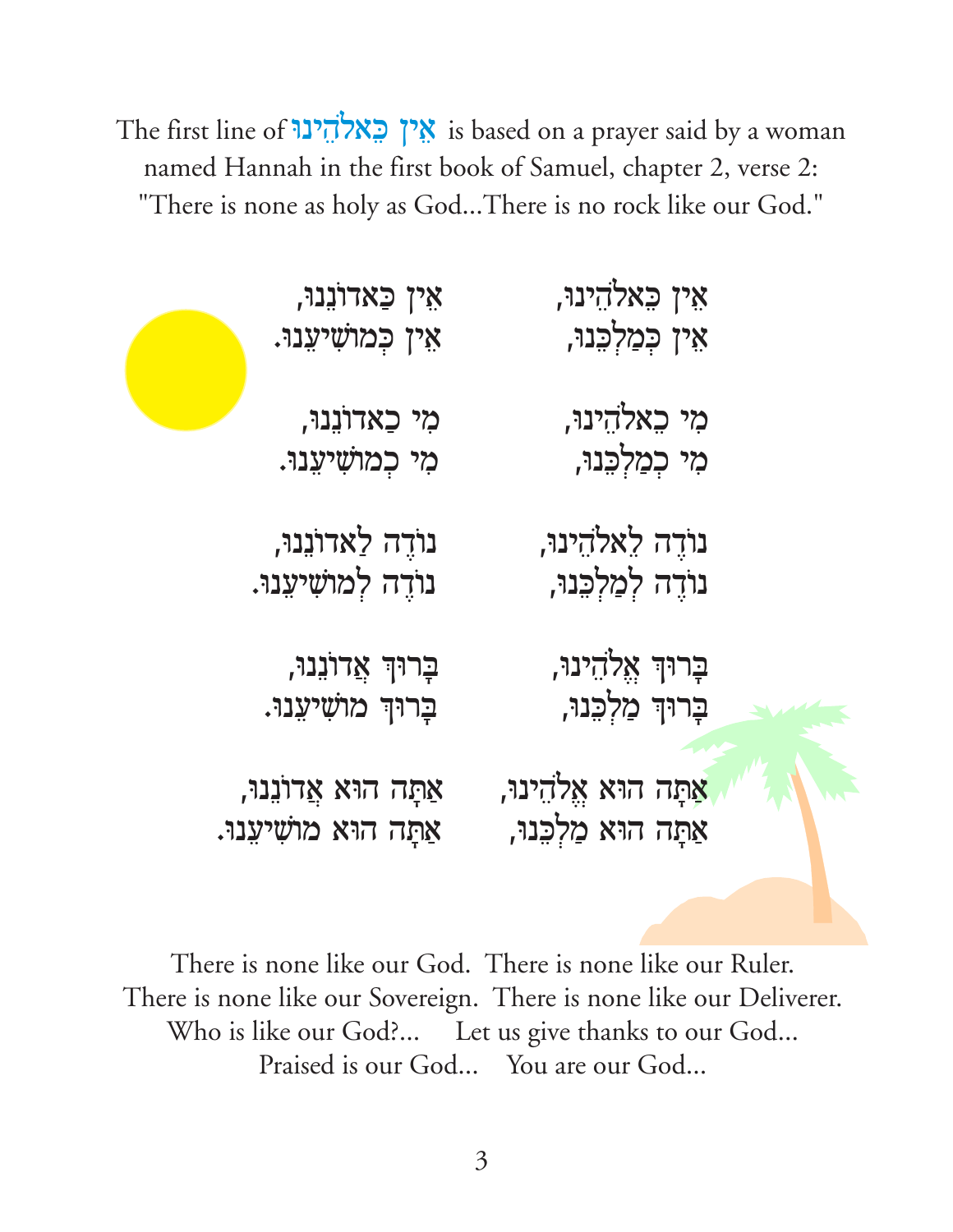#### אֵין כֵאלֹהָינוּ

Key Phrases:

אִין כֵאלֹהֵינוּ There is none like our God. מִי כֵאלֹהִינוּ Who is like our God? נוֹדֶה לָאלֹהֵינוּ Let us give thanks to our God. בְרוּךְ אֱלֹהֵינוּ Praised is our God. אַתָּה הוּא אֱלֹהֵינוּ You are our God.

| Key Words |                    |
|-----------|--------------------|
| <b>D</b>  | like, similar to   |
| 5         | to, for            |
| נו        | our                |
| אלהינו    | our God            |
| אָין      | there is none      |
| אַתֲה     | you                |
| בַרוּך    | praised            |
| הוא       | $are^*$            |
| מי        | who                |
| נוֹדֵה    | let us give thanks |
|           |                    |

\*Literally, "he." אִתְּה הוּא is a formal way of saying "you are"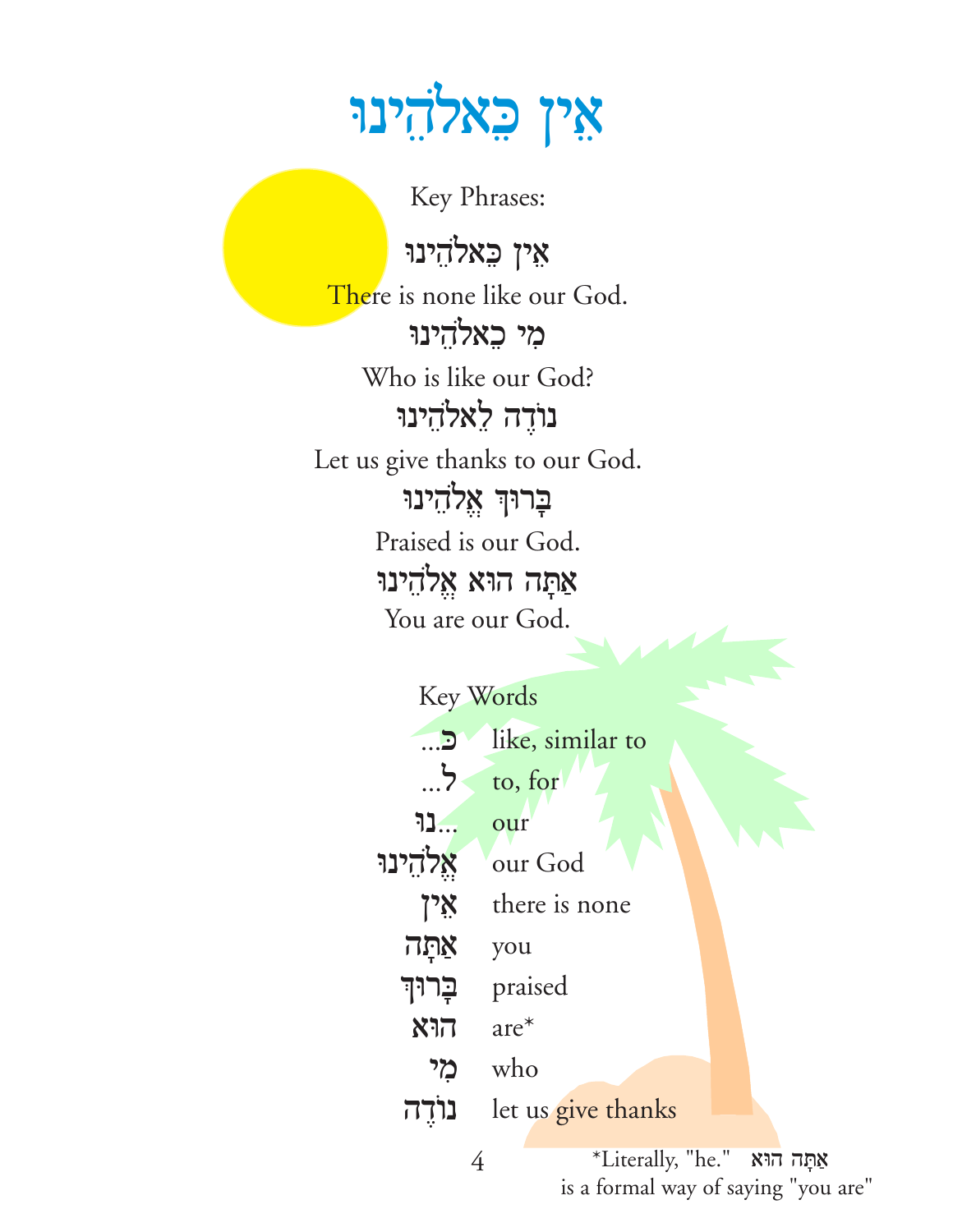### מי כאלהינו

Originally this prayer began with הי כְאלֹהֻינוּ Who is like our God?" That question was answered with "אֵין בָאלֹהֶינוּ - "There is none like our God." Eventually these stanzas were reversed to create the blessing acrostic. Study the words and phrases on the previous page. Ask the person next to you questions about what some of the words mean. See if he or she can answer them. Then translate, below.

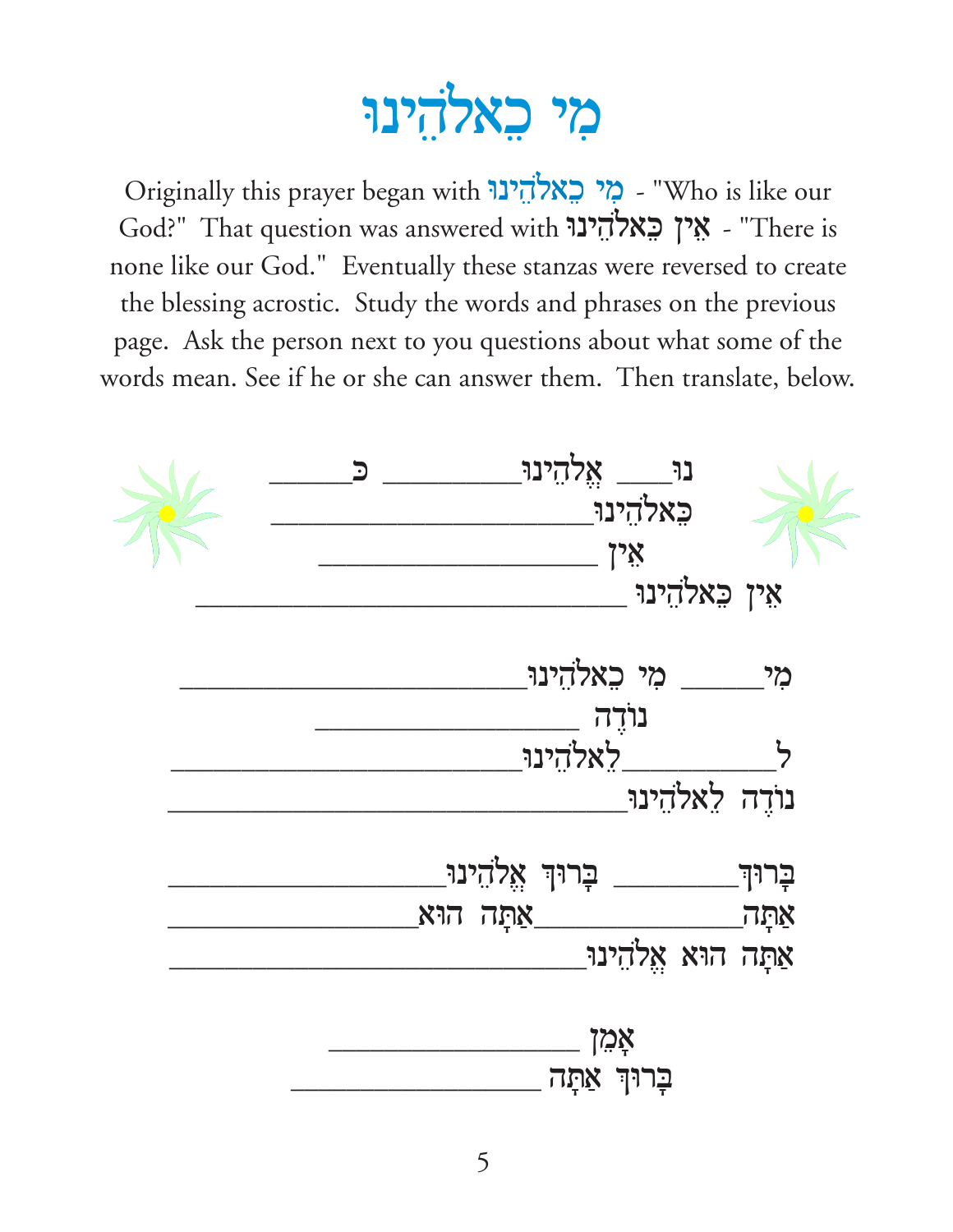## נוֹדֶה לֵאלֹהִינוּ

1. How many times can you spell "Amen" in the first three stanzas? How many times can you create "Praised are You" using the next two? 2. Practice reading אֵין כֵאלֹהֵינוּ each verse is smooth.

3. Class Reading Activity: Learn a melody to אֵין כֵאלֹהִינוּ. Take turns in groups practicing and singing different stanzas for the class.

| <b>STATE</b>                                                                             | אִין כַּאדוֹנִנוּ,              | אִין כִּאלֹהִינוּ,      | $\cdot 1$               |
|------------------------------------------------------------------------------------------|---------------------------------|-------------------------|-------------------------|
|                                                                                          | אִין כְּמוֹשִׁיעָנוּ.           | אִין כְּמַלְכֵּנוּ,     | $\cdot$ .2              |
| $\mathcal{L}(\mathcal{L})$ and $\mathcal{L}(\mathcal{L})$ and $\mathcal{L}(\mathcal{L})$ | מִי כַאדוֹנִנוּ,                | מִי בִאלֹהֵינוּ,        | $\cdot$ 3               |
|                                                                                          | מִי כְמוֹשִׁיעָנוּ.             | מִי כְמַלְכֵּנוּ,       | $\cdot$                 |
|                                                                                          | נוֹדֶה לַאדוֹנִנוּ,             | נוֹרֶה לֵאלֹהִינוּ,     | .5                      |
|                                                                                          | ּנוֹדֶה לְמוֹשִׁיעָנוּ.         | נוֹדֶה לְמַלְכֵנוּ,     | $\overline{\mathbf{0}}$ |
| <b>Service Service</b>                                                                   | בְרוּךְ אֲדוֹנֵנוּ,             | בְרוּךְ אֱלֹהֻינוּ,     | .7                      |
| e di                                                                                     | בְרוּךְ מוֹשִׁיעָנוּ.           | בְרוּךְ מַלְכֵנוּ,      | $\boldsymbol{.8}$       |
|                                                                                          | <u>אַ</u> תָּה הוּא אֲדוֹנִנוּ, | אַתָּה הוּא אֱלֹהֵינוּ, | .9                      |
|                                                                                          | אַתָּה הוּא מוֹשִׁיעָנוּ.       | אַתָּה הוּא מַלְכִּנוּ, | $.10\,$                 |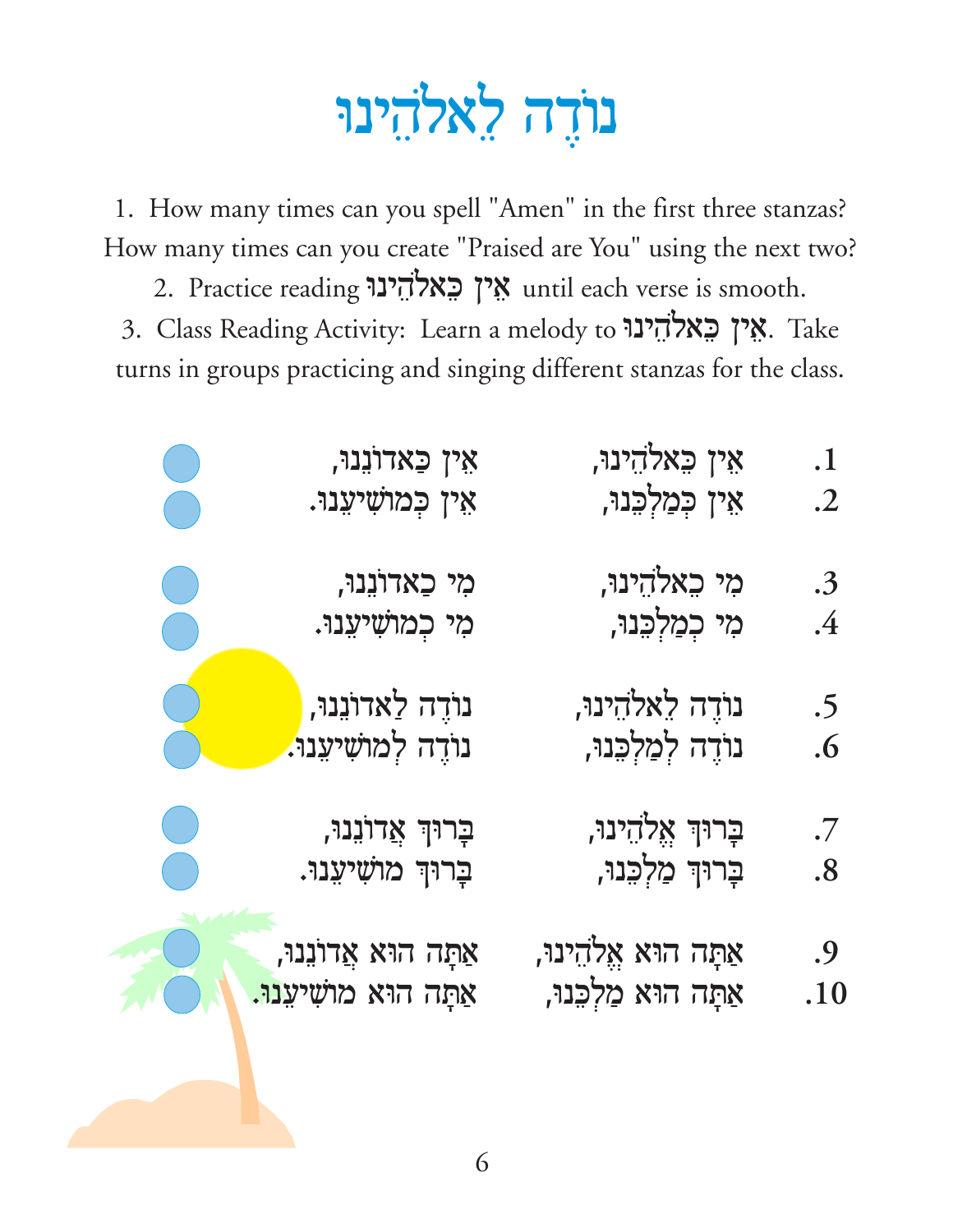# בְרוּךְ אֱלְהֵינוּ

אֵין כֵאלֹהֵינוּ: is not the only acrostic prayer. Some prayers run through the Hebrew alphabet in order, each line beginning with a new letter. Sometimes prayer authors hide their own names in the prayers they compose, in acrostic form. Below you will find an acrostic using key words and phrases from אֵין כֵאלֹהֵינוּ. Complete the puzzle, in **Hebrew**, following the clues below. You do not need vowels.



1. You are our God. 2. Who is like our God? 3. there is none 4. like, similar to 5. Let us give thanks to our God. 6. Praised is our God. 7. let us give thanks 8. who 9. There is none like our God. 10. praised